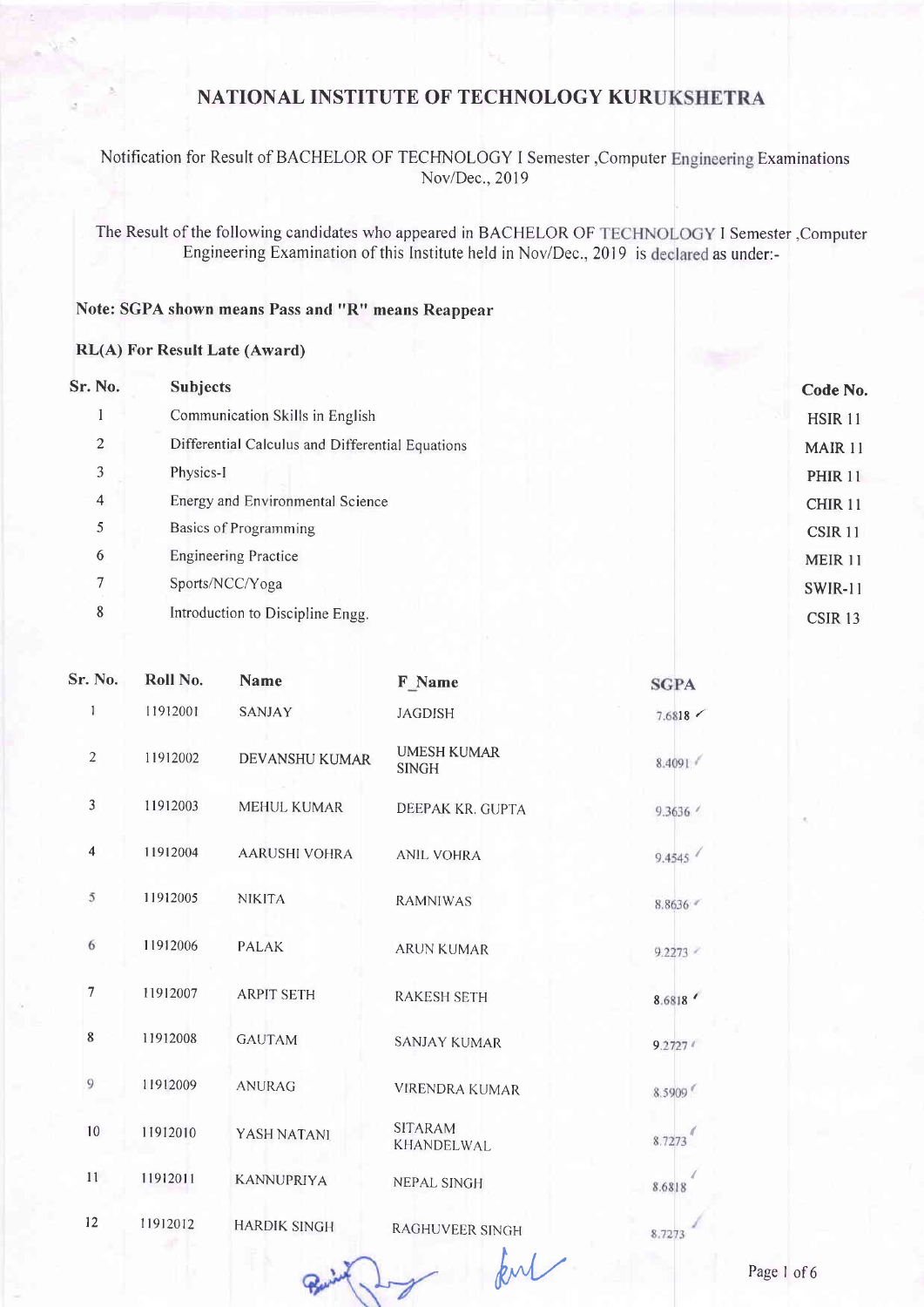Notification for Result of BACHELOR OF TECHNOLOGY I Semester ,Computer Engineering Examinations<br>Nov/Dec., 2019

| 13 | 11912014 | KUMUD SHANDILYA                    | PARVEEN SHARMA                            | 9.5455 |
|----|----------|------------------------------------|-------------------------------------------|--------|
| 14 | 11912015 | <b>ADITYA GOYAL</b>                | <b>DEEPAK KUMAR</b><br>GOYAL              | 8.7727 |
| 15 | 11912016 | RAGHAV AGARWAL                     | RAJESH AGARWAL                            | 8.7273 |
| 16 | 11912017 | <b>RAHUL</b>                       | <b>BIRENDER KUMAR</b>                     | 7.7727 |
| 17 | 11912018 | <b>RAHUL</b>                       | <b>SUNDER PAL</b>                         | 7.0909 |
| 18 | 11912019 | RONIT KUMAR SINGH                  | YATINDRA KUMAR<br><b>VARUN</b>            | 7.7727 |
| 19 | 11912020 | <b>AKSHAT KUMAR</b>                | <b>RAKESH KUMAR</b>                       | 7.6364 |
| 20 | 11912021 | <b>HARSH YADAV</b>                 | <b>SUNDER SINGH</b>                       | 7.1364 |
| 21 | 11912022 | <b>ABHINAY KUMAR</b>               | <b>SHYAM KISHOR</b><br><b>SHARMA</b>      | 9.2273 |
| 22 | 11912023 | NIKHIL SINGH<br><b>SHEKHAWAT</b>   | <b>SURENDRA SINGH</b><br><b>SHEKHAVAT</b> | 8.6818 |
| 23 | 11912024 | <b>NEETI SAHARAN</b>               | <b>B.S. SAHARAN</b>                       | 8.1364 |
| 24 | 11912025 | <b>ARGHYADEEP</b><br><b>MANDAL</b> | <b>ANUP KUMAR</b><br><b>MANDAL</b>        | 9.6364 |
| 25 | 11912026 | <b>RENU</b>                        | <b>NARENDER</b>                           | 7.8636 |
| 26 | 11912027 | <b>TUSHAR GUPTA</b>                | <b>SHARAD GUPTA</b>                       | 9.6364 |
| 27 | 11912028 | DEEPANSHU PHOGAT                   | <b>SUKRAM PAL</b><br>PHOGAT               | 7.8182 |
| 28 | 11912030 | <b>HARGUN</b>                      | DAVINDER SINGH                            | 8.2273 |
| 29 | 11912031 | <b>PRANEET</b>                     | SHATRUGHAN                                | 8.3182 |
| 30 | 11912032 | KUSHAGRA GOENKA                    | PRAVEEN KUMAR<br><b>GUPTA</b>             | 8.6818 |
| 31 | 11912033 | <b>ANOOP</b>                       | <b>AJIT SINGH</b>                         | 7.3636 |
| 32 | 11912034 | HEMANSHU KUMAR                     | ANIL KUMAR GOYAL                          | 8.3182 |
| 33 | 11912035 | <b>SAHIL SINGLA</b>                | SANJAY KUMAR                              | 8.3737 |

Pulled

for

Page 2 of 6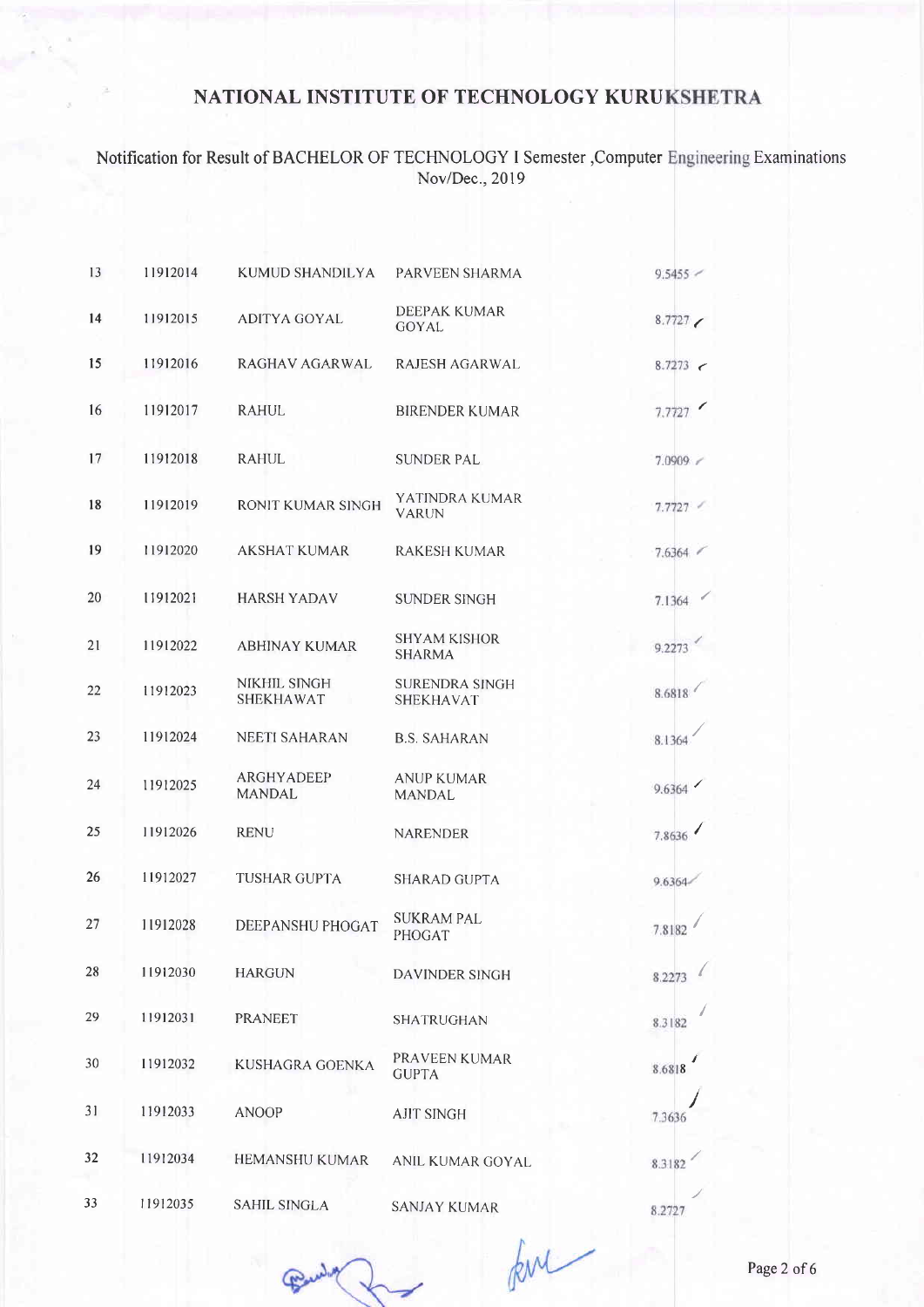#### Notification for Result of BACHELOR OF TECHNOLOGY I Semester, Compute Nov/Dec.,2019 **Examinations**

| 34 | 11912036 | <b>GOURAV SAINI</b>      | <b>RAMESH KUMAR</b><br><b>SAINI</b>     | 8.1364                |
|----|----------|--------------------------|-----------------------------------------|-----------------------|
| 35 | 11912037 | <b>KARAN</b>             | <b>RAMESH KUMAR</b>                     | 7.6364                |
| 36 | 11912038 | <b>VISHWAS CHAUDHARY</b> | <b>DILEEP KUMAR</b><br><b>CHAUDHARY</b> | 8.9545                |
| 37 | 11912039 | <b>SOURAV SAINI</b>      | <b>CHANDER PARKASH</b>                  | 8.1818                |
| 38 | 11912040 | <b>GAURAV</b>            | <b>RAMKISHAN</b>                        | 7.1364                |
| 39 | 11912041 | <b>ISHANT GOYAL</b>      | <b>SANJEEV KUMAR</b>                    | 9.4545                |
| 40 | 11912042 | <b>NARENDRA SHARMA</b>   | <b>JAGDISH PRASHAD</b><br><b>SHARMA</b> | 7.5455                |
| 41 | 11912043 | <b>SATYAM PAREEK</b>     | PRABHU DAYAL<br><b>TIWARI</b>           | 9.0000                |
| 42 | 11912044 | <b>ANJALI</b>            | <b>SANJEEV KUMAR</b>                    | 9.2727 /              |
| 43 | 11912045 | PRANEET BRAR             | <b>GURDIYAL SINGH</b>                   | 8.1818                |
| 44 | 11912046 | <b>ANJALI SEWANI</b>     | <b>VINOD SEWANI</b>                     | 9.0909                |
| 45 | 11912047 | <b>AMISHA CHHOKER</b>    | <b>NARESH KUMAR</b>                     | 8.1818                |
| 46 | 11912048 | <b>NIKHIL SONKAR</b>     | <b>SURENDRA SONKAR</b>                  | 8.0455                |
| 47 | 11912049 | <b>TUSHAR</b>            | SANDEEP GINOTRA                         | 8.1364 <              |
| 48 | 11912050 | <b>RAKESH RANJAN</b>     | <b>ANIL MISTRI</b>                      | 7.9091                |
| 49 | 11912051 | <b>SHASHANK GOEL</b>     | <b>MUKESH CHAND</b><br><b>GOEL</b>      | $9.5000$ $\sim$       |
| 50 | 11912052 | <b>HARSHIT SHARMA</b>    | YOGENDRA KUMAR<br><b>SHARMA</b>         | 9.9545                |
| 51 | 11912053 | <b>MAYANK YADAV</b>      | <b>VIKRAM SINGH</b>                     | 9.2273                |
| 52 | 11912054 | <b>PANKAJ</b>            | <b>ASHOK</b>                            | $8.7273$ $\leq$       |
| 53 | 11912055 | LOVEPREET SINGH          | <b>HARBHAJAN SINGH</b>                  | Re. CSIR   1(End)     |
| 54 | 11912056 | VISHAL PRAJAPATI         | <b>GAURI SHANKER</b><br>PRAJAPATI       | $Re$ . CSIR $11(End)$ |
|    |          |                          |                                         |                       |

Point in

ful

Page 3 of 6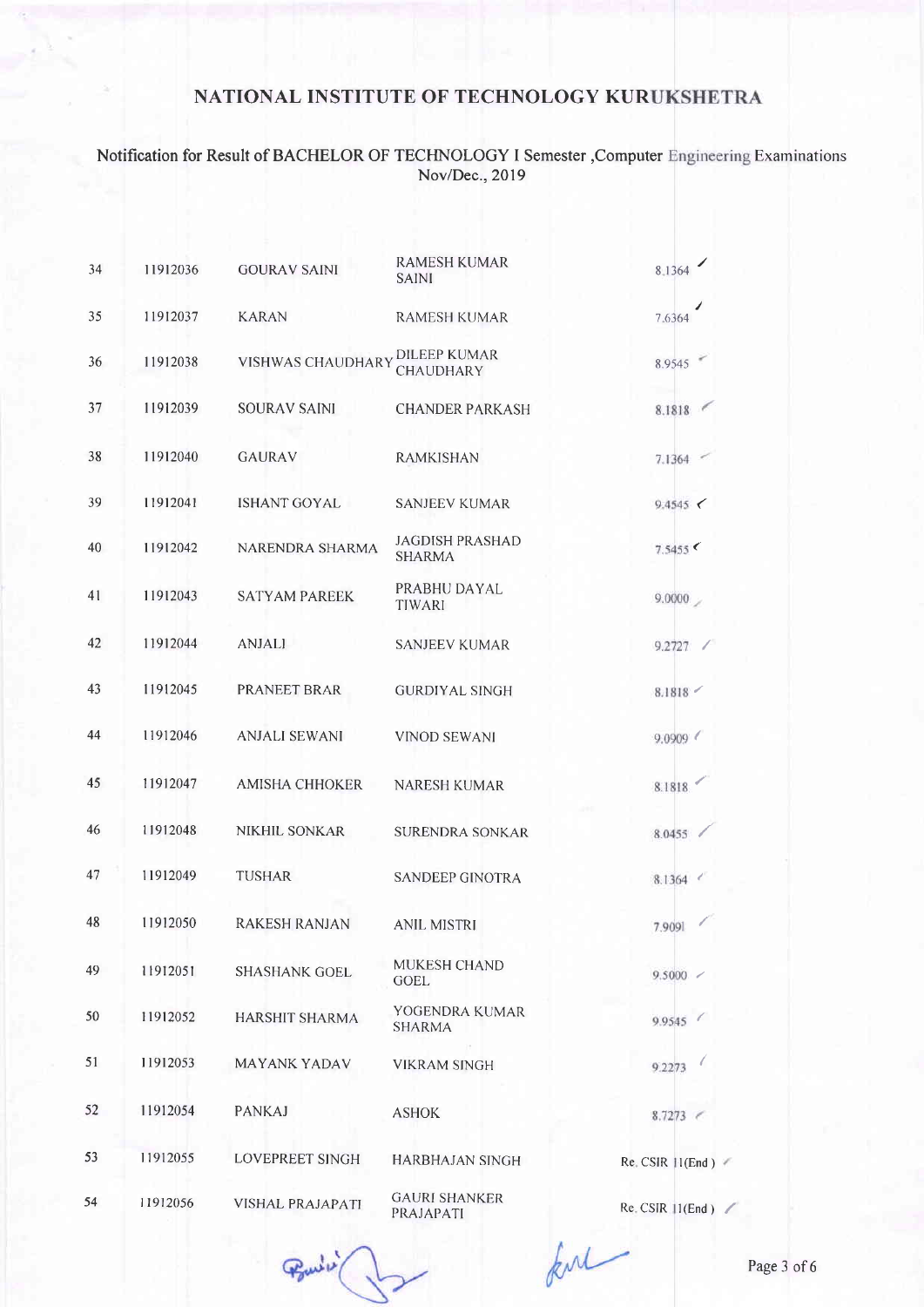Notification for Result of BACHELOR OF TECHNOLOGY I Semester, Computer Nov/Dec.,2019 Examinations

| 55 | 11912057 | <b>ISHAN</b>                          | DEVKI NANDAN<br><b>VERMA</b>         | $7.5909$ $\leq$    |
|----|----------|---------------------------------------|--------------------------------------|--------------------|
| 56 | 11912058 | YOGESH                                | <b>YADVENDER</b>                     | 9.3182             |
| 57 | 11912059 | <b>NAMAN SHARMA</b>                   | <b>ANIL KUMAR</b><br><b>SHARMA</b>   | 9.0909 <           |
| 58 | 11912060 | <b>PARDEEP</b>                        | NARESH KUMAR                         | $8.9545$ $\leq$    |
| 59 | 11912061 | <b>VEDANT SINGH</b><br><b>RATHORE</b> | <b>SUMAN SINGH</b><br><b>RATHORE</b> | 7.3182             |
| 60 | 11912062 | <b>RATHOD VISHNU</b>                  | <b>RATHOD SURESH</b>                 | Re. CSIR $11(End)$ |
| 61 | 11912063 | <b>SARTHAK SOOD</b>                   | <b>RAJEEV SOOD</b>                   | 8.3182 <           |
| 62 | 11912065 | <b>SUMIT</b>                          | <b>LAKHMI CHAND</b>                  | Re. CSIR 11(End)   |
| 63 | 11912066 | NITISH GARG                           | <b>SUNIL GARG</b>                    | 8.7727             |
| 64 | 11912068 | <b>ROHIT</b>                          | <b>BABU N. ASTURE</b>                | $9.6364 \; \; \;$  |
| 65 | 11912069 | <b>VISHAL KUMAR</b>                   | <b>RANJAY KUMAR</b>                  | 8.6818             |
| 66 | 11912070 | DIVYANSH GUMBER                       | <b>GAURAV GUMBER</b>                 | $7.5000$ $\leq$    |
| 67 | 11912071 | LINGALA GIRI NANDINI                  | L VENKATESWARA<br><b>RAO</b>         | 9.0455             |
| 68 | 11912072 | <b>SHOBHA</b>                         | DHARAMPAL                            | 9.1364             |
| 69 | 11912073 | <b>ABHINAV</b><br><b>SHRIVASTAVA</b>  | <b>LALIT MOHAN</b>                   | 9.0000             |
| 70 | 11912074 | <b>RAVI SINGH</b>                     | <b>MEJPAL</b>                        | 8.9091             |
| 71 | 11912075 | YOGESH                                | <b>MAHESH KUMAR</b>                  | 8.6818             |
| 72 | 11912076 | <b>SAHIL</b>                          | <b>VIRENDER KUMAR</b>                | 8.3182             |
| 73 | 11912077 | <b>LAKSHAY BANSAL</b>                 | <b>AMIT BANSAL</b>                   | 8.1364             |
| 74 | 11912078 | JYOTI VISHWAKARMA                     | <b>DILIP</b><br>VISHWAKARMA          | Re. CSIR 11(End)   |
| 75 | 11912079 | <b>SHUBHAM SINGH</b><br><b>KUNWAR</b> | <b>B S KUNWAR</b>                    | 8.4545             |

 $\begin{picture}(20,10) \put(0,0){\line(1,0){10}} \put(15,0){\line(1,0){10}} \put(15,0){\line(1,0){10}} \put(15,0){\line(1,0){10}} \put(15,0){\line(1,0){10}} \put(15,0){\line(1,0){10}} \put(15,0){\line(1,0){10}} \put(15,0){\line(1,0){10}} \put(15,0){\line(1,0){10}} \put(15,0){\line(1,0){10}} \put(15,0){\line(1,0){10}} \put(15,0){\line(1$ 

Lur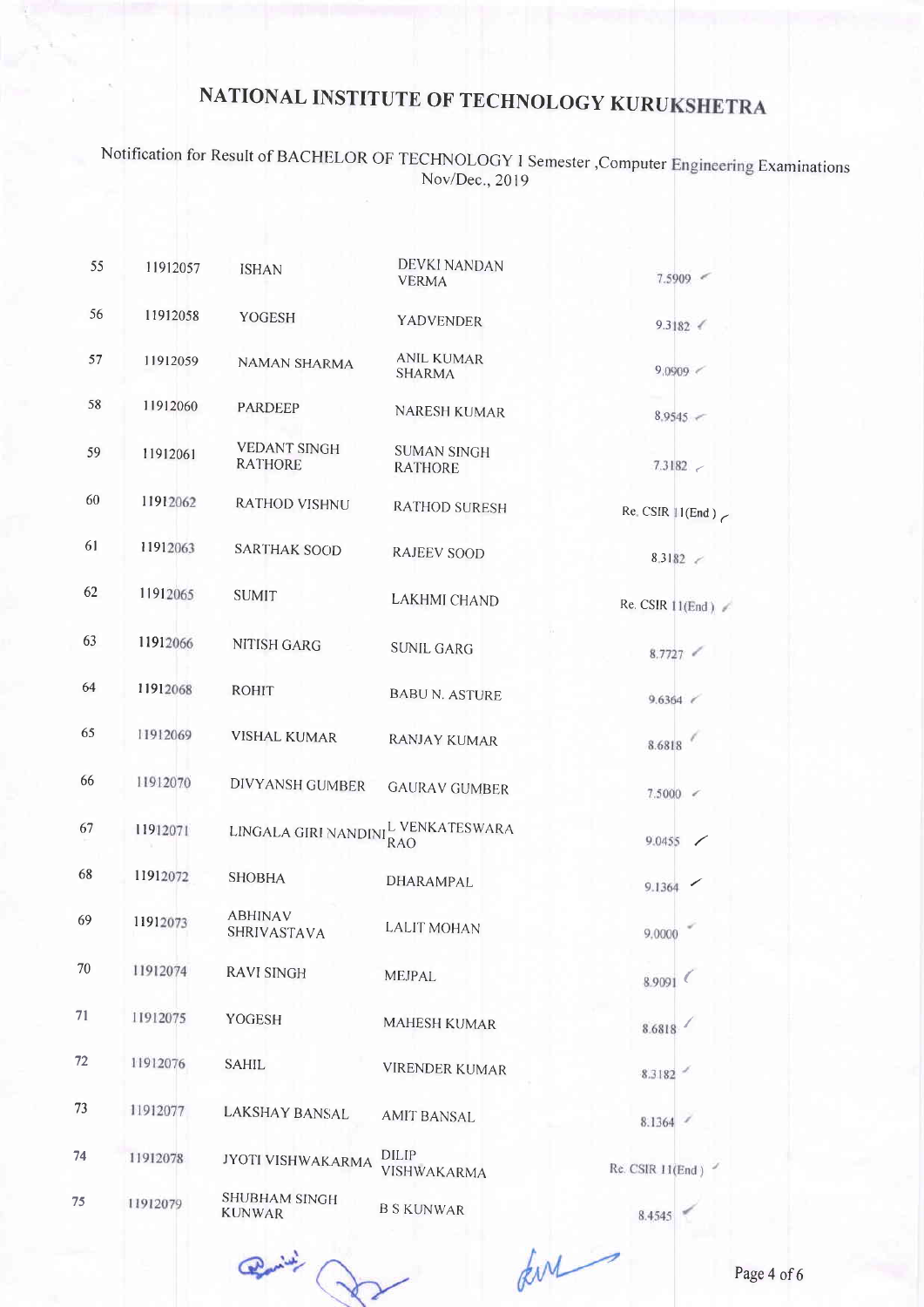# Notification for Result of BACHELOR OF TECHNOLOGY I Semester ,Computer Engineering Examinations<br>Nov/Dec., 2019

| 76 | 11912080 | <b>BIPUL KUMAR</b>                    | <b>YUGAL KISHOR</b><br>YADAV               | Re. CSIR $13(End)$                                                                        |
|----|----------|---------------------------------------|--------------------------------------------|-------------------------------------------------------------------------------------------|
| 77 | 11912081 | <b>KUKKALA SUMANTH</b>                | KUKKALA KANAKA<br><b>CHINTHAIAH</b>        | Re. MEIR 11(End ), CSIR 13(End)                                                           |
| 78 | 11912082 | ALASYAM SAI TEJA                      | <b>ALASYAM ASHOK</b><br><b>KUMAR</b>       | 8.6364                                                                                    |
| 79 | 11912083 | <b>ARUN KUMAR</b>                     | <b>DILEEP KUMAR DAS</b>                    | 7.9091                                                                                    |
| 80 | 11912084 | <b>BHARAT LULLA</b>                   | <b>VASUDEV LULLA</b>                       | $9.0455$ /                                                                                |
| 81 | 11912085 | PEEYUSH CHAUDHARY PAPPU SINGH         |                                            | Re. CSIR 11(End)                                                                          |
| 82 | 11912086 | <b>RAKHI MEENA</b>                    | <b>BIRDI CHAND</b><br><b>MEENA</b>         | 8.8182                                                                                    |
| 83 | 11912087 | <b>TARUN</b>                          | <b>DHARMENDER</b><br><b>SINGH</b>          | 8.3636 /                                                                                  |
| 84 | 11912089 | DEVANG YADAV                          | NARENDRA SINGH                             | 8.6818                                                                                    |
| 85 | 11912090 | NISHANT SHARMA                        | <b>SHARVAN KUMAR</b>                       | 8.0909                                                                                    |
| 86 | 11912091 | <b>SUDHIR KUMAR</b>                   | <b>SUBHASH CHANDRA</b><br><b>PRASAD</b>    | Re. CSIR 13(End)                                                                          |
| 87 | 11912092 | <b>CHANPREET SINGH</b>                | <b>GURMEET SINGH</b>                       | 8.8636                                                                                    |
| 88 | 11912093 | <b>MANISH KUMAR</b>                   | <b>SACHIDA NAND</b>                        | 7.9091                                                                                    |
| 89 | 11912094 | <b>MONIKA JANGID</b>                  | <b>RAJESH JANGID</b>                       | $Re.$ CSIR $11(End)$                                                                      |
| 90 | 11912095 | <b>AAKASH YADAV</b>                   | KAMAL KANT<br>YADAV                        | 8.0455                                                                                    |
| 91 | 11912096 | NAMAN KUMAR SINGH RAMPAL SINGH        |                                            | 7.2273                                                                                    |
| 92 | 11912097 | <b>GOURAV DUDANI</b>                  | <b>SANWAR MAL</b><br><b>DUDANI</b>         | 7.9091                                                                                    |
| 93 | 11912098 | <b>BHUTRA KHUSH</b><br>SHYAMSUNDAR    | <b>SHYAM SUNDER</b><br><b>BHUTRA</b>       | 8.0909                                                                                    |
| 94 | 11912099 | <b>CHINTAPALLI</b><br><b>NARENDRA</b> | <b>CHINTAPALLI</b><br><b>SRINIVASA RAO</b> | Re. CSIR $11(End)$                                                                        |
| 95 | 11922001 | PARITOSH SINGH                        | <b>SURENDRA SINGH</b>                      | 7.1818                                                                                    |
| 96 | 11922002 | <b>TUSHAR PAL</b>                     | DEVENDER SINGH                             | Re. MAIR $11$ (Int + End ), MEIR $11$ (Int + End),<br>SWIR-11(Int + End ), CSIR $13(End)$ |
|    |          |                                       |                                            | Page 5                                                                                    |

Burin (.

Page 5 of 6